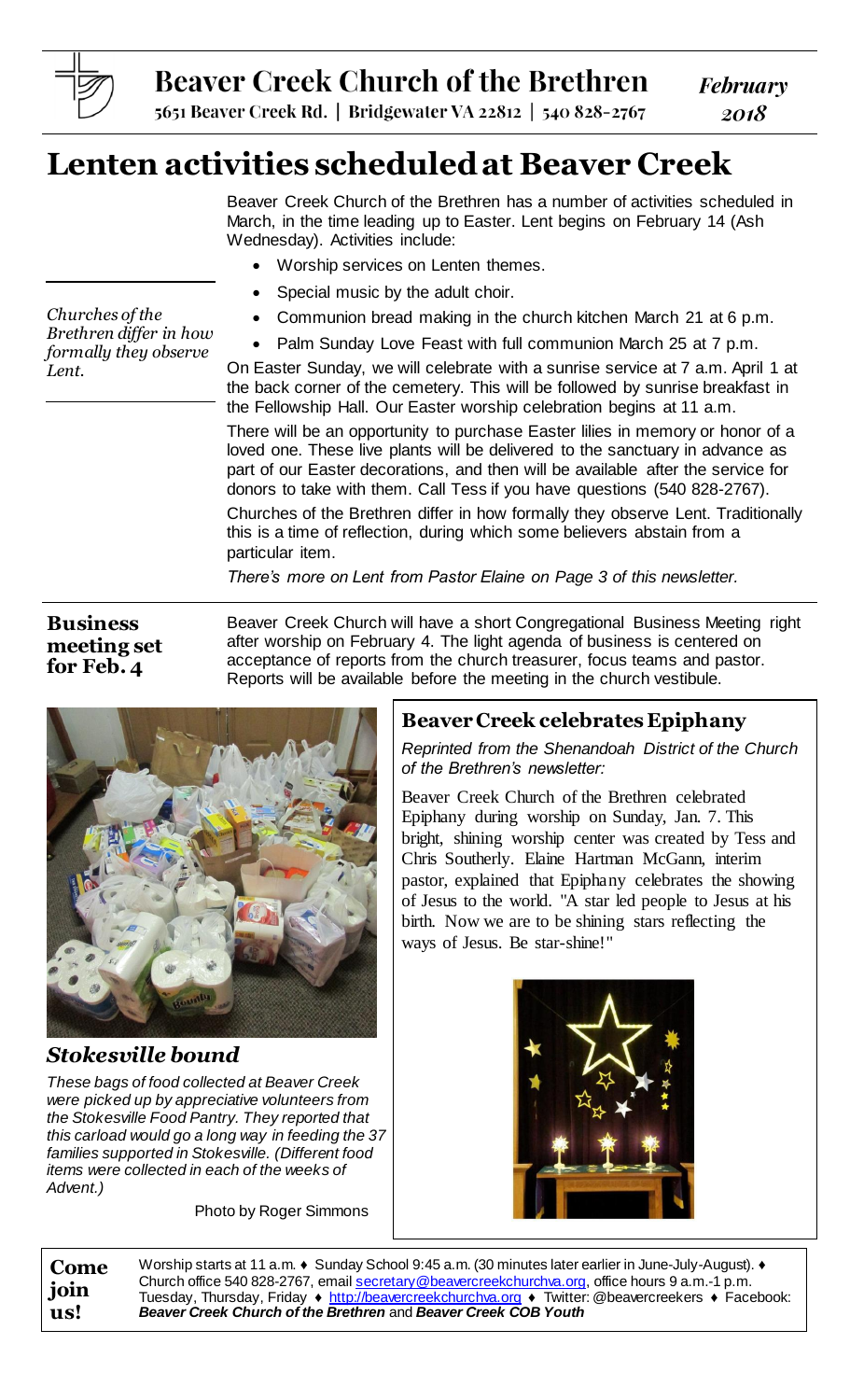## **Beaver Creek Church of the Brethren-Monthly Calendar**

| <b>February 2018</b>                                                                                              |            |                                                        |            |                             |            |                               |            |                                                                                                                                                                                                                                                  | <b>Scheduled church events:</b>                                 |  |
|-------------------------------------------------------------------------------------------------------------------|------------|--------------------------------------------------------|------------|-----------------------------|------------|-------------------------------|------------|--------------------------------------------------------------------------------------------------------------------------------------------------------------------------------------------------------------------------------------------------|-----------------------------------------------------------------|--|
|                                                                                                                   | <b>SUN</b> | <b>MON</b>                                             | <b>TUE</b> | <b>WED</b>                  | <b>THU</b> | <b>FRI</b>                    | <b>SAT</b> |                                                                                                                                                                                                                                                  |                                                                 |  |
|                                                                                                                   |            |                                                        |            |                             | 1          | $\mathbf{2}$                  | 3          |                                                                                                                                                                                                                                                  | February 4, 9:15 a.m., coffee fellowship with<br>breakfast food |  |
|                                                                                                                   | 4          | 5                                                      | 6          | 7                           | 8          | 9                             | 10         | February 4, 12:15 p.m. (right after worship), short<br><b>Congregational Business Meeting</b><br>February 6, 6:30 p.m., Women's Fellowship Sunset<br>Group<br>February 14, 6:30 p.m., Worship Focus Team<br>February 15, 7 p.m., Leadership Team |                                                                 |  |
|                                                                                                                   | 11         | 12                                                     | 13         | 14                          | 15         | 16                            | 17         |                                                                                                                                                                                                                                                  |                                                                 |  |
|                                                                                                                   | 18         | 19                                                     | 20         | 21                          | 22         | 23                            | 24         |                                                                                                                                                                                                                                                  |                                                                 |  |
|                                                                                                                   | 25         | 26                                                     | 27         | 28                          |            |                               |            | February 18, Carry in lunch and All Church Birthday                                                                                                                                                                                              |                                                                 |  |
|                                                                                                                   |            |                                                        |            |                             |            | Party after worship           |            |                                                                                                                                                                                                                                                  |                                                                 |  |
| This month's birthdays<br>Angie Rhodes, Maggie Newman, Jessie Hess<br><b>Bob Hess, Chandler Jordan</b><br>1<br>15 |            |                                                        |            |                             |            |                               |            |                                                                                                                                                                                                                                                  |                                                                 |  |
| <b>Ruth Smith</b><br>4                                                                                            |            |                                                        |            |                             |            |                               |            | <b>Deborah Hoover</b><br>18                                                                                                                                                                                                                      |                                                                 |  |
| 5                                                                                                                 |            | Faye Wampler, Deanne Dastoli, Pat Shiflet, Tom Simmons |            |                             |            | Douglas Wood, Jane Wood<br>20 |            |                                                                                                                                                                                                                                                  |                                                                 |  |
| 6                                                                                                                 |            | <b>Alexander Gage Wheelbarger</b>                      |            |                             |            | <b>Elizabeth Evans</b><br>22  |            |                                                                                                                                                                                                                                                  |                                                                 |  |
| 9<br>lan Suter                                                                                                    |            |                                                        |            |                             |            |                               |            |                                                                                                                                                                                                                                                  | <b>Phyllis Simmons</b><br>23                                    |  |
| 10                                                                                                                |            | <b>David Simmons</b>                                   |            |                             |            | <b>Roger Simmons</b><br>24.   |            |                                                                                                                                                                                                                                                  |                                                                 |  |
| 13                                                                                                                |            | Madelynn Jordan                                        |            | <b>Denise Shiflet</b><br>27 |            |                               |            |                                                                                                                                                                                                                                                  |                                                                 |  |

#### **Beaver Creek Church of the Brethren Leadership Team Meeting December 21, 2017**

Present: Brad Eckard, Jeanette Hess, Diane Miller, Bill Eckard, Reba Kline, Deborah Hoover, Joe LaPrade,

Darlene LaPrade, Theresa Eckard, Bill Wood, Elaine McGann – Interim Pastor, Dana Suter – Church Clerk.

Absent: Ann Healy and Donna Miller – Treasurer.

Brad Eckard called the meeting to order at 7:00 pm.

Brad led the group in devotions and a prayer.

The minutes from last month's meeting were approved.

Calendar Update: January 7 – Celebrate Epiphany, January 14 – Bread and Cup Communion

Elaine inquired as to who would make a decision on cancelling church services in cases of inclement weather. Brad will ask several church members that live closest to Beaver Creek to check the roads and parking lot and make a final decision. They will then call Elaine and get the information to the television/radio station as well as call Evy Kaye to place on the church prayer chain.

The meeting was adjourned at 7:17 pm.

Respectfully Submitted,

Dana Suter – Church Clerk

#### **Beaver Creek Church of the Brethren Re-organizational Leadership Team Meeting December 21, 2017**

Present: Jeanette Hess, Chris Dastoli, Roger Simmons, Joe LaPrade, Theresa Eckard, Reba Kline, Bill Wood, Diane Miller, Kenny Wheelbarger, Amy Saum, Candy Hensley, Deborah Hoover. Exofficio: Elaine McGann – Interim Pastor, Darlene LaPrade – Church Clerk.

Jeanette Hess called the meeting to order at 7:44 pm.

The focus teams met prior to this meeting to re-organize their teams. Focus team responsibilities are as follows:

Facilities Team: Roger Simmons – Chair/LT Representative, Marlin Simmons – Secretary, John Hoover

Finance Team: Evelyn Sandin – Chair, Joe LaPrade – LT Representative, Linda Rhodes – Secretary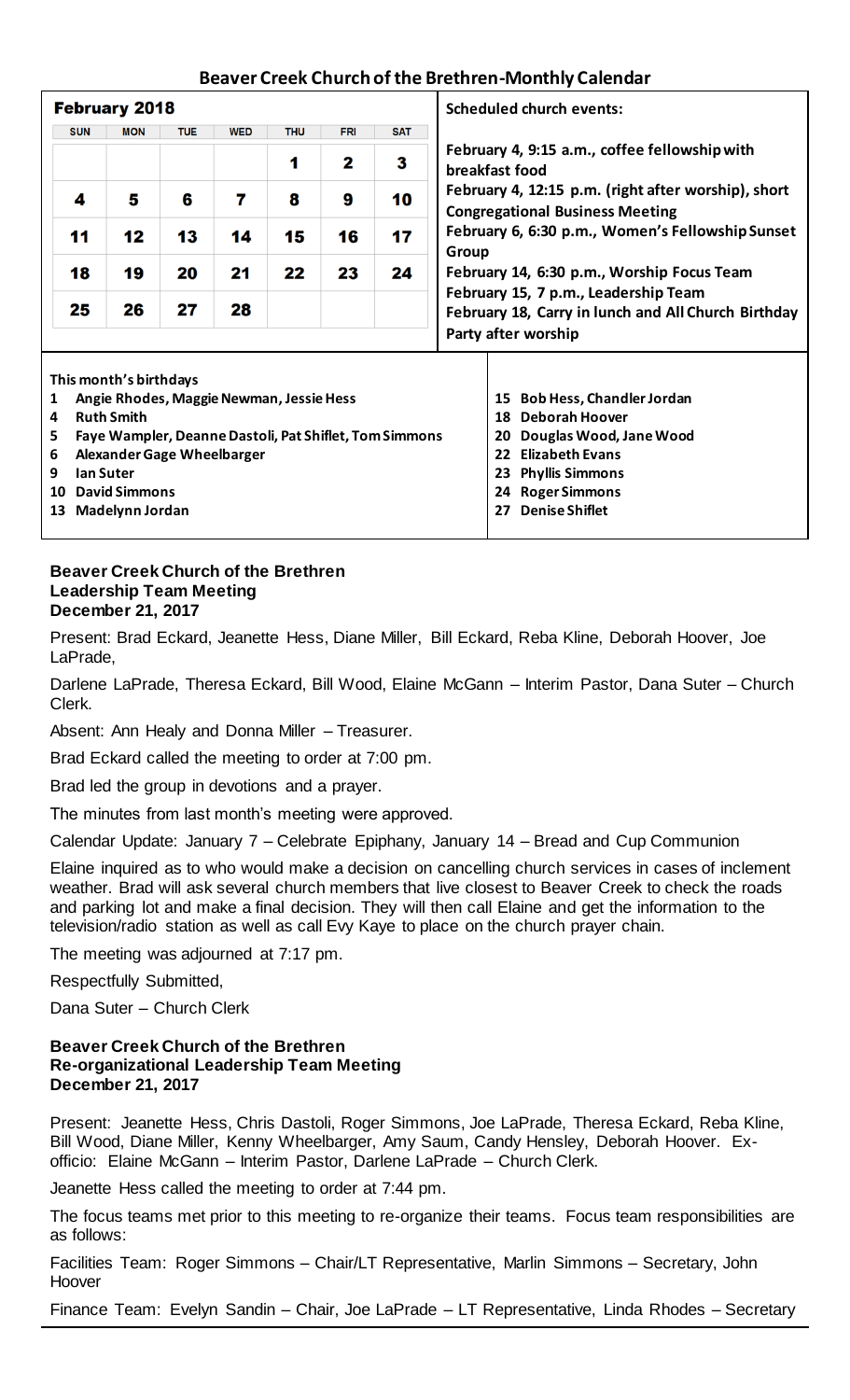Ministry Team: Mike Suter – Chair, Theresa Eckard – LT Representative, John Jordan

Worship Team: Ann Healy – Chair, Reba Kline – LT Representative, Bill Wood – Secretary

Outreach and Missions Team: Diane Miller – Chair, Kenny Wheelbarger – LT Representative, Candy Hulvey – Secretary

Christian Education and Discipleship Team: Misty Wheelbarger, Amy Saum, Mitch Moore

Fellowship Team: Deborah Hoover – Chair, Candy Hensley – LT Representative, Deanne Dastoli – **Secretary** 

The Leadership Team requested that the Finance Team conduct a financial review of 2017.

The Deacons need 6 more units to be a full Deacon body. They will meet on January 14 after church.

Bill Wood reported that we have \$600.00 from the Cook Fund as start up money for a fundraising opportunity. The Men's Fellowship and Outreach Team will work together on this fundraiser.

Theresa Eckard will be the contact person for NYC which will be held summer 2018.

The meeting was adjourned at 8:18 pm.

| <b>Thoughts</b><br>on Lent from<br><b>Pastor Elaine</b>                                                                                          | Here is a preview of Lent 2018 at Beaver Creek from Pastor Elaine's<br>perspective:                                                                                                                                                                                                                                                                                                                                                                                                                   |  |  |  |
|--------------------------------------------------------------------------------------------------------------------------------------------------|-------------------------------------------------------------------------------------------------------------------------------------------------------------------------------------------------------------------------------------------------------------------------------------------------------------------------------------------------------------------------------------------------------------------------------------------------------------------------------------------------------|--|--|--|
|                                                                                                                                                  | The Lenten Season is the 40 day period prior to Easter Sunday. These 40<br>days do not include Sundays. This year Lent begins on Wednesday, February<br>14 and continues to Saturday, March 31. The congregation has been<br>provided with the daily devotions booklet written by Erin Matteson, Growing in<br>God's Garden. There are copies on the table in the back of the church<br>building [near front door].                                                                                   |  |  |  |
|                                                                                                                                                  | People often talk about "giving something up for Lent." I am proposing instead<br>that we commit ourselves to doing something. Praying is something that every<br>one of us, young or older can do.                                                                                                                                                                                                                                                                                                   |  |  |  |
| People often talk<br>about "giving<br>something up for<br>Lent." I am<br>proposing instead<br>that we commit<br>ourselves to doing<br>something. | Our congregation, our communities and our country and world have so many<br>needs. People are suffering and experiencing violence and displacement.<br>The people of Puerto Rica and the islands in Caribbean continue to suffer from<br>hurricane devastation, as do people in Texas and Florida. There is abuse and<br>neglect among adults and children even in our community. Children go<br>hungry in the USA. Some folks are very rich and some people are very poor--<br>all around the world. |  |  |  |
|                                                                                                                                                  | I am asking you to first write down the things you are concerned about. Make<br>a list. Through my series of sermons and our conversations with each other,<br>we will practice praying and listening to God.                                                                                                                                                                                                                                                                                         |  |  |  |
|                                                                                                                                                  | The Psalms are expressions of the human side of the Biblical covenantal<br>relationship-- our words to God. The writers of the Psalms knew a form or a<br>way of talking to God that both allowed them to speak bluntly and honestly<br>about life itself and allowed them to listen and let go so that God might act in<br>their lives.                                                                                                                                                              |  |  |  |
|                                                                                                                                                  | More than half of the Psalms are laments or complaints. We rarely use these<br>confronting and pain-filled psalms in worship. Yet Jesus prayed Psalm 22<br>from the cross as he was dying. We tend to use only the Psalms that are<br>confessional such as Psalm 51 [also a hymn in our hymnal # 128] or<br>reassurance such as Psalm 23.                                                                                                                                                             |  |  |  |
|                                                                                                                                                  | Beginning on Sunday, February 18, I will preach and teach our way through<br>the "form" of the lament psalm. This way of prayer may help us learn how to<br>put our most painful and secret difficulties in words to God. The following is<br>the list of my proposed sermons: February 18--Address to God and Lament;<br>February 25—Confession of Trust; March 4—Petitions; March 11—Words of<br>Assurance; and March 18-Promise to Praise.                                                         |  |  |  |

*Did you know? In addition to live webcasting of our Sunday morning church service, recordings are available on our church website at [http://beavercreekchurchva.org.](http://beavercreekchurchva.org/) You may replay audio-only or audio and video recordings on most computers, tablets and smartphones.*